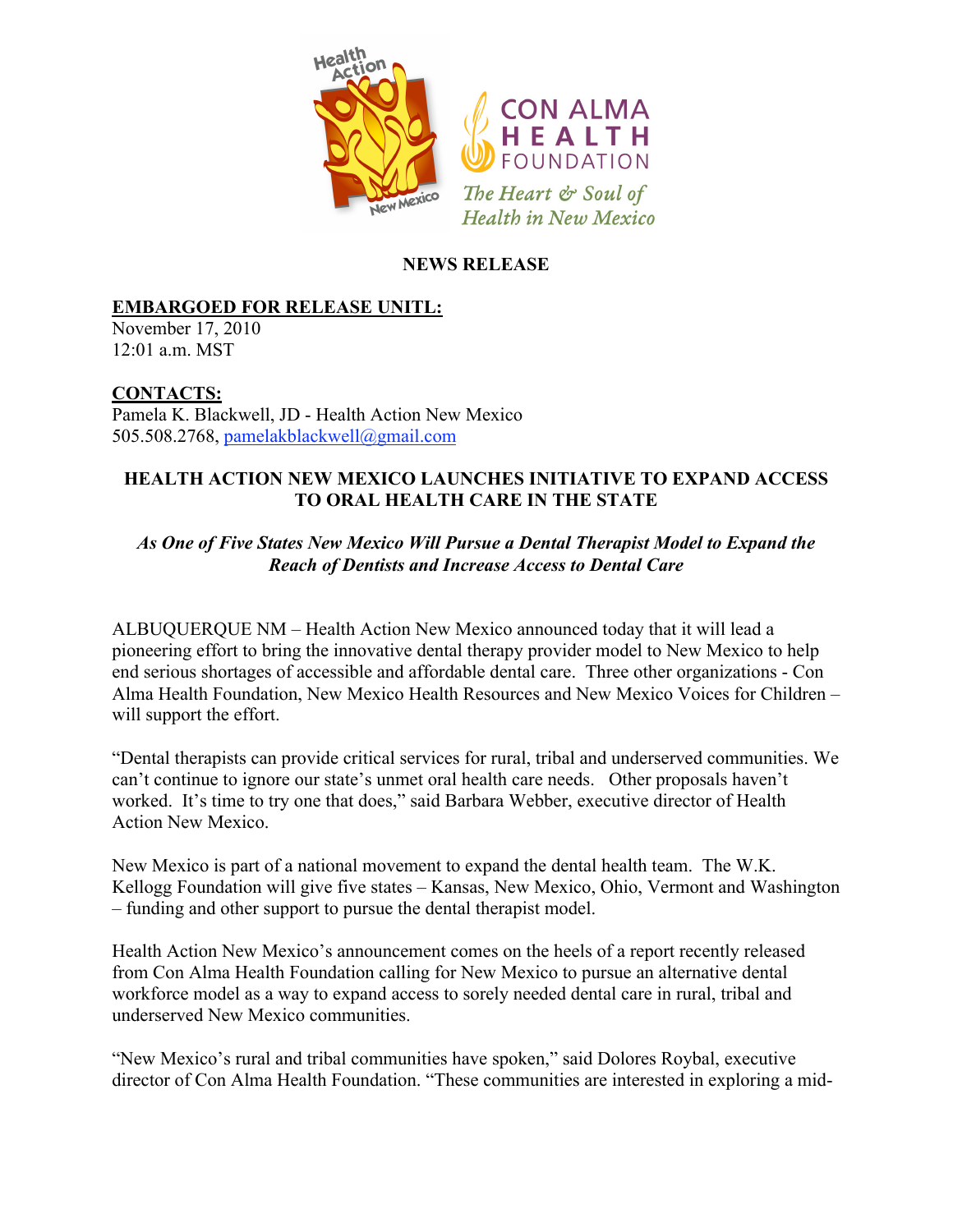level dental provider model similar to the dental therapist model as a solution to meeting their dental health needs, and as a long-term, economic career opportunity for their citizens."

"Rural communities throughout New Mexico have lost jobs and businesses including healthcare providers," Webber noted. "Now, remaining health professionals are under even more strain to meet the healthcare needs of their communities."

Dental care is inaccessible or unaffordable for far too many New Mexicans. Thousands of New Mexico families live in areas without enough dentists to meet their needs and many cannot afford oral health care. In fact:

- New Mexico ranks  $49<sup>th</sup>$  worst in the U.S. in the number of dentists per 1,000 people.
- 69% of New Mexico dentists practice in metropolitan areas.
- Thousands of New Mexicans many of them children, elders, and persons with disabilities – do not have access to necessary dental care or must wait more than 6 months for it.
- As a result, too many New Mexicans:
	- o Live in pain
	- o Miss school or work, contributing to lost productivity and lower academic performance.
	- o Face in rare instances life threatening medical emergencies as a result of untreated dental infections.
	- o Develop preventable more serious, long-term health problems.

The New Mexico Mission of Mercy (NMMOM) two-day, free dental clinic held in October 2010, demonstrated that lack of access to dental care has reached a crisis in New Mexico. More than 2,000 New Mexicans, most of whom had no dental coverage or could not afford dental care, camped outside, standing in line for days for free dental services at the NMMOM dental clinic. Many had experienced months if not years of pain and crumbling teeth. Dental professionals and other community volunteers came together to provide more than 8,000 services during the clinic. Unfortunately, the long-term need for dental services is so dire that many left without all of their needs being met and with few choices for timely follow-up care.

# Dental Therapists: A Solution for New Mexico

Dental Therapists:

- Are dental providers who practice under the general supervision of dentists to provide safe, high-quality, cost-effective dental services to rural and tribal communities. (RTI Alaska dental therapist program study, Oct. 2010. See link to study below.)
- Are homegrown, culturally competent providers, selected by their communities, who return to practice in their home community.
- Complete more than 3,000 hours of rigorous, competency-based education, training and clinical experience.
- Expand the reach of dentists to underserved and remote communities using telemedicine.
- Have provided care since 2006, in remote Alaskan tribal villages. They are wellestablished in many other industrialized countries, like New Zealand and the U.K., where